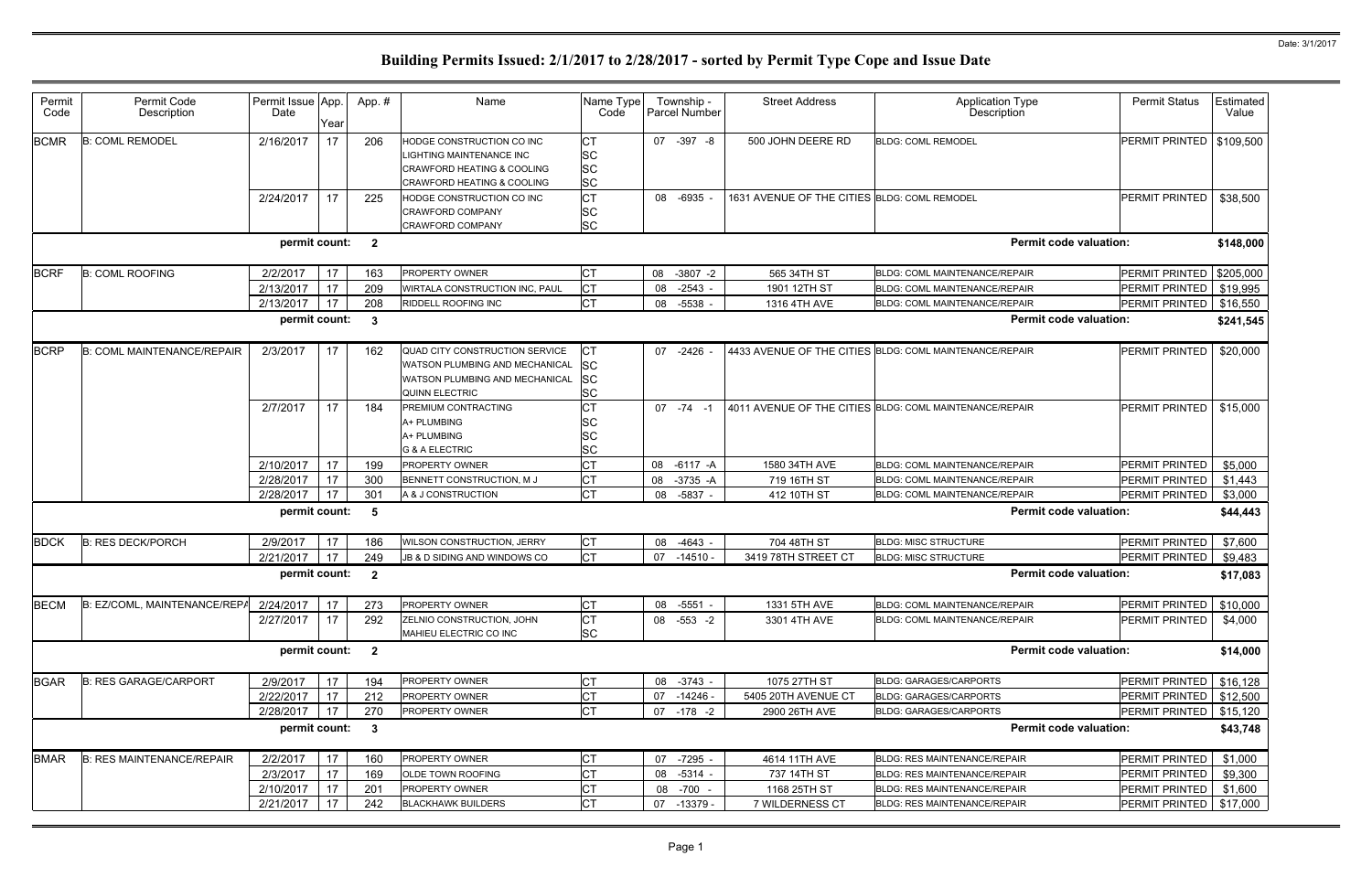| Permit<br>Code | Permit Code<br>Description          | Permit Issue App.<br>Date | Year       | App.#                   | Name                                     | Name Type<br>Code | Township -<br>Parcel Number | <b>Street Address</b> | <b>Application Type</b><br>Description | <b>Permit Status</b>      | Estimated<br>Value |
|----------------|-------------------------------------|---------------------------|------------|-------------------------|------------------------------------------|-------------------|-----------------------------|-----------------------|----------------------------------------|---------------------------|--------------------|
| <b>BMAR</b>    | <b>B: RES MAINTENANCE/REPAIR</b>    | 2/21/2017                 | 17         | 242                     | J.L. BRADY COMPANY<br>J.L. BRADY COMPANY | SC<br><b>SC</b>   | 07 -13379 -                 | 7 WILDERNESS CT       | <b>BLDG: RES MAINTENANCE/REPAIR</b>    | PERMIT PRINTED            | \$17,000           |
|                |                                     | 2/21/2017                 | 17         | 246                     | OLDE TOWN ROOFING                        | <b>CT</b>         | 08 -2143 -                  | 422 38TH ST           | <b>BLDG: RES MAINTENANCE/REPAIR</b>    | <b>PERMIT PRINTED</b>     | \$0                |
|                |                                     | 2/21/2017                 | 17         | 247                     | CALDERON'S CONSTRUCTION OF RI            | IСТ               | 08<br>$-3705$               | 2818 8TH AVE          | <b>BLDG: RES MAINTENANCE/REPAIR</b>    | PERMIT PRINTED            | \$3,600            |
|                |                                     | 2/28/2017                 | 17         | 294                     | MIDWEST CONTRACTING                      | <b>CT</b>         | 08<br>-6991                 | 614 51ST ST           | BLDG: RES MAINTENANCE/REPAIR           | PERMIT PRINTED            | \$800              |
|                |                                     | permit count:             |            | $\overline{7}$          |                                          |                   |                             |                       | <b>Permit code valuation:</b>          |                           | \$33,300           |
| <b>BNP</b>     | <b>B: "WORKING WITHOUT A PERMIT</b> | 2/2/2017                  | 17         | 160                     | <b>PROPERTY OWNER</b>                    | <b>CT</b>         | -7295<br>07                 | 4614 11TH AVE         | <b>BLDG: RES MAINTENANCE/REPAIR</b>    | <b>PERMIT PRINTED</b>     | \$1,000            |
|                |                                     | 2/3/2017                  | 17         | 172                     | ADVANCED MECH. & GEOTHERMAL              | Iст               | $-6853$<br>08               | 2404 15TH ST          | HTG: CHIMNEY, INSTALL                  | PERMIT PRINTED            | \$0                |
|                |                                     | 2/8/2017                  | 17         | 192                     | <b>NEELS PLUMBING</b>                    | Iст               | 07<br>-6278                 | 2416 47TH ST          | PLBG: SEWER SERVICE REPLACEMENT        | <b>PERMIT PRINTED</b>     | \$0                |
|                |                                     | permit count:             |            | - 3                     |                                          |                   |                             |                       | <b>Permit code valuation:</b>          |                           | \$1,000            |
| <b>BRML</b>    | <b>B: RES REMODEL</b>               | 2/22/2017                 | 17         | 254                     | <b>PROPERTY OWNER</b>                    | <b>CT</b>         | 08 -5170 -                  | 1141 14TH ST          | <b>BLDG: RES REMODEL</b>               | PERMIT PRINTED            | \$10,000           |
|                |                                     | permit count:             |            | $\mathbf 1$             |                                          |                   |                             |                       | <b>Permit code valuation:</b>          |                           | \$10,000           |
| <b>BRRF</b>    | <b>B: RES ROOFING</b>               | 2/1/2017                  | 17         | 159                     | LANDEROS AND SONS CONSTRUCTION CT        |                   | 07<br>$-2495 - 1$           | 2708 47TH ST          | <b>BLDG: RES MAINTENANCE/REPAIR</b>    | <b>FINAL INSPECTIOI</b>   | \$4,200            |
|                |                                     | 2/1/2017                  | 17         | 158                     | LANDEROS AND SONS CONSTRUCTION CT        |                   | 08<br>-4373                 | 1528 13TH AVE         | <b>BLDG: RES MAINTENANCE/REPAIR</b>    | <b>FINAL INSPECTION</b>   | \$0                |
|                |                                     | 2/2/2017                  | 17         | 165                     | LANDEROS AND SONS CONSTRUCTION CT        |                   | 08 -5170 -                  | 1141 14TH ST          | <b>BLDG: RES MAINTENANCE/REPAIR</b>    | PERMIT PRINTED            | \$3,200            |
|                |                                     | 2/6/2017                  | 17         | 181                     | LUTZ ROOFING & GUTTERS                   | <b>CT</b>         | $-1582$<br>08               | 3510 4TH AVE          | <b>BLDG: RES MAINTENANCE/REPAIR</b>    | PERMIT PRINTED            | \$3,000            |
|                |                                     | 2/10/2017                 | 17         | 200                     | <b>PROPERTY OWNER</b>                    | СT                | $-700 -$<br>08              | 1168 25TH ST          | <b>BLDG: RES MAINTENANCE/REPAIR</b>    | <b>PERMIT PRINTED</b>     | \$2,240            |
|                |                                     | 2/14/2017                 | 17         | 213                     | <b>PROPERTY OWNER</b>                    | <b>CT</b>         | $-7288$<br>07               | 4601 11TH AVENUE B    | <b>BLDG: RES MAINTENANCE/REPAIR</b>    | PERMIT PRINTED            | \$2,040            |
|                |                                     | 2/16/2017                 | 17         | 221                     | QC ROOF DRS INC.                         | <b>CT</b>         | 07<br>-590 -A               | 1849 35TH ST          | <b>BLDG: RES MAINTENANCE/REPAIR</b>    | PERMIT PRINTED            | \$3,600            |
|                |                                     | 2/21/2017                 | 17         | 248                     | DAN HANELL CONSTRUCTION INC              | <b>CT</b>         | 07<br>$-11000$              | 3702 39TH ST          | <b>BLDG: RES MAINTENANCE/REPAIR</b>    | PERMIT PRINTED            | \$13,482           |
|                |                                     | 2/21/2017                 | 17         | 240                     | LANDEROS AND SONS CONSTRUCTION CT        |                   | 07<br>-8194                 | 5333 28TH AVE         | <b>BLDG: RES MAINTENANCE/REPAIR</b>    | PERMIT PRINTED            | \$6,200            |
|                |                                     | 2/21/2017                 | 17         | 250                     | A & J CONSTRUCTION                       | СT                | 08 -1063                    | 414 20TH AVE          | <b>BLDG: RES MAINTENANCE/REPAIR</b>    | PERMIT PRINTED            | \$8,200            |
|                |                                     | 2/21/2017                 | 17         | 245                     | OLDE TOWN ROOFING                        | <b>CT</b>         | $-2566$<br>08               | 1919 11TH ST          | <b>BLDG: RES MAINTENANCE/REPAIR</b>    | PERMIT PRINTED            | \$3,550            |
|                |                                     | 2/21/2017                 | 17         | 243                     | CALDERON'S CONSTRUCTION OF RI            | Iст               | 08<br>$-5003$               | 717 13TH ST           | <b>BLDG: RES MAINTENANCE/REPAIR</b>    | PERMIT PRINTED            | \$4,500            |
|                |                                     | 2/21/2017                 | 17         | 239                     | LANDEROS AND SONS CONSTRUCTION           | Iст               | -6386<br>08                 | 757 25TH ST           | <b>BLDG: RES MAINTENANCE/REPAIR</b>    | FINAL INSPECTION          | \$4,300            |
|                |                                     | 2/21/2017                 | 17         | 241                     | QC ROOF DRS INC.                         | СT                | -9295<br>08                 | 840 48TH ST           | <b>BLDG: RES MAINTENANCE/REPAIR</b>    | <b>PERMIT PRINTED</b>     | \$9,000            |
|                |                                     | 2/22/2017                 | 17         | 261                     | <b>CREW ROOFING</b>                      | <b>CT</b>         | 07 -11411                   | 3219 56TH ST          | <b>BLDG: RES MAINTENANCE/REPAIR</b>    | <b>FINAL INSPECTION</b>   | \$7,000            |
|                |                                     | 2/22/2017                 | $\vert$ 17 | 264                     | <b>VERN'S HOME IMPROVEMENT</b>           | IСТ               | 08 -1983 -                  | 1824 17TH AVE         | <b>BLDG: RES MAINTENANCE/REPAIR</b>    | PERMIT PRINTED            | \$3,600            |
|                |                                     | 2/22/2017                 | 17         | 263                     | FOLEY CONTRACTING LLC                    | <b>CT</b>         | 08 -3711 -                  | 2811 9TH AVE          | <b>BLDG: RES MAINTENANCE/REPAIR</b>    | PERMIT PRINTED            | \$8,080            |
|                |                                     | 2/23/2017                 | 17         | 267                     | <b>BILL'S HOME IMPROVEMENT</b>           | <b>CT</b>         | $-4009 -$<br>08             | 214 44TH ST           | <b>BLDG: RES MAINTENANCE/REPAIR</b>    | PERMIT PRINTED            | \$7,200            |
|                |                                     | 2/27/2017                 | 17         | 278                     | QC ROOF DRS INC.                         | <b>CT</b>         | 08 -6317 -                  | 943 25TH ST           | <b>BLDG: RES MAINTENANCE/REPAIR</b>    | PERMIT PRINTED            | \$16,000           |
|                |                                     | 2/27/2017                 | 17         | 276                     | OLDE TOWN ROOFING                        | <b>CT</b>         | 08 -8576 -                  | 1001 38TH ST          | <b>BLDG: RES MAINTENANCE/REPAIR</b>    | PERMIT PRINTED            | \$4,000            |
|                |                                     | permit count: 20          |            |                         |                                          |                   |                             |                       | <b>Permit code valuation:</b>          |                           | \$113,392          |
| <b>BRSA</b>    | <b>B: RES ADDITION</b>              | 2/1/2017                  | 17         | 161                     | PROPERTY OWNER                           | <b>CT</b>         | 08 -585 -                   | 920 54TH STREET B     | <b>BLDG: RES ADDITION</b>              | PERMIT PRINTED   \$16,848 |                    |
|                |                                     | permit count:             |            | $\overline{\mathbf{1}}$ |                                          |                   |                             |                       | <b>Permit code valuation:</b>          |                           | \$16,848           |
| <b>BRSD</b>    | <b>B: RES SIDING</b>                | 2/7/2017                  | 17         | 185                     | WILSON CONSTRUCTION, JERRY               | <b>CT</b>         | 08 -4643                    | 704 48TH ST           | <b>BLDG: RES MAINTENANCE/REPAIR</b>    | PERMIT PRINTED   \$11,000 |                    |
|                |                                     | 2/21/2017                 | 17         | 243                     | CALDERON'S CONSTRUCTION OF RI            | <b>CT</b>         | 08 -5003 -                  | 717 13TH ST           | <b>BLDG: RES MAINTENANCE/REPAIR</b>    | PERMIT PRINTED            | \$4,500            |
|                |                                     | permit count: 2           |            |                         |                                          |                   |                             |                       | <b>Permit code valuation:</b>          |                           | \$15,500           |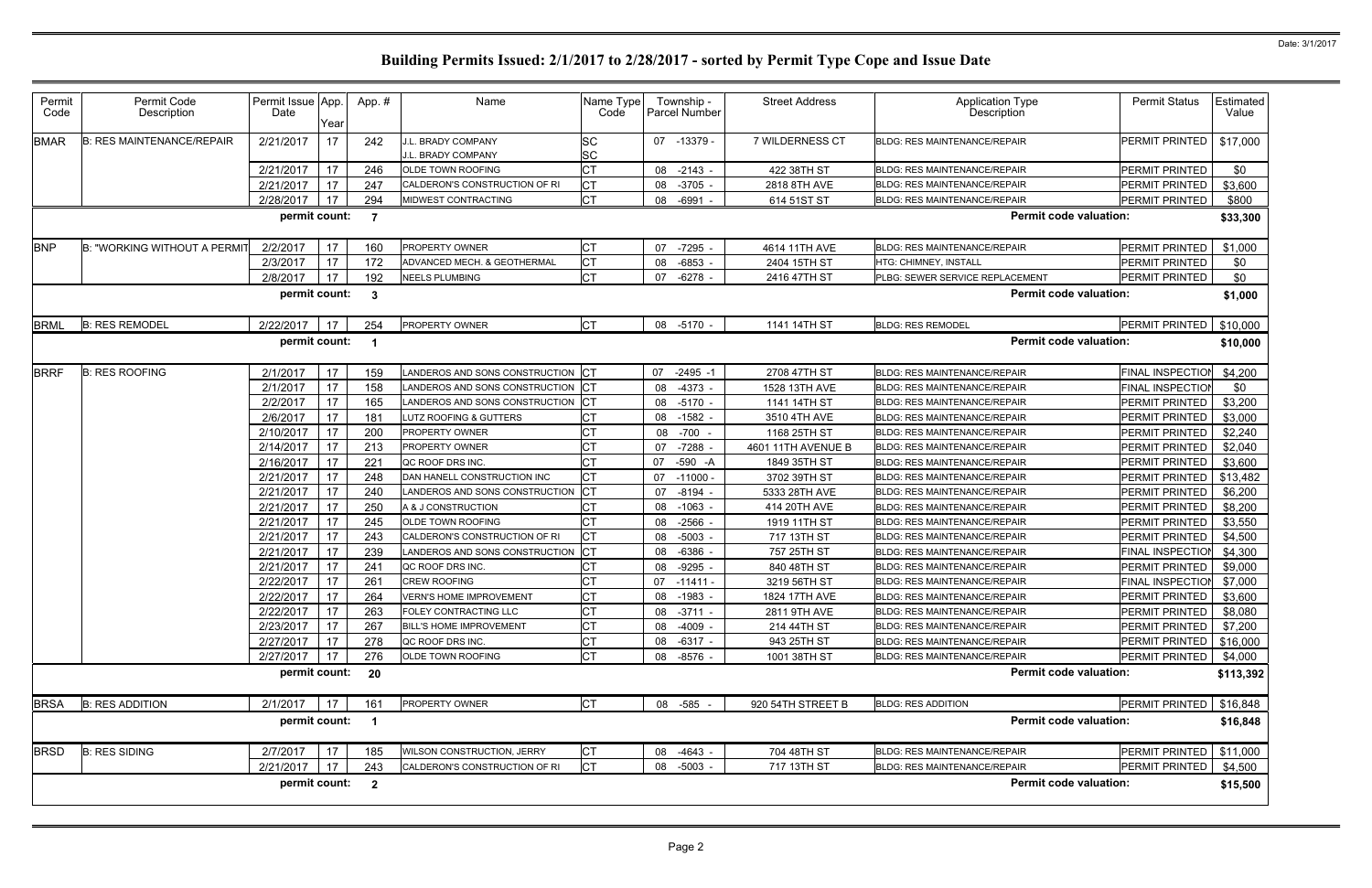| Permit<br>Code                                                                       | Permit Code<br>Description        | Permit Issue App.<br>Date | Year | App.#                   | Name                                                                                                                         | Name Type<br>Code                                      | Township -<br><b>Parcel Number</b> | <b>Street Address</b>                        | Application Type<br>Description                         | <b>Permit Status</b>       | Estimated<br>Value   |  |
|--------------------------------------------------------------------------------------|-----------------------------------|---------------------------|------|-------------------------|------------------------------------------------------------------------------------------------------------------------------|--------------------------------------------------------|------------------------------------|----------------------------------------------|---------------------------------------------------------|----------------------------|----------------------|--|
| <b>BSFH</b>                                                                          | <b>B: RES SINGLE FAMILY</b>       | 2/16/2017                 | 17   | 189                     | <b>BM BAGBY INC</b><br><b>BAGBY PLUMBING SERVICE</b>                                                                         | <b>SC</b>                                              | 07 -14766 -                        | 3519 72ND ST                                 | BLDG:RES/NEW, SINGLE FAMILY DETACHED                    | PERMIT PRINTED             | \$300,000            |  |
|                                                                                      |                                   |                           |      |                         | <b>BAGBY PLUMBING SERVICE</b>                                                                                                | <b>SC</b>                                              |                                    |                                              |                                                         |                            |                      |  |
|                                                                                      |                                   | permit count:             |      | $\overline{\mathbf{1}}$ |                                                                                                                              |                                                        |                                    |                                              | <b>Permit code valuation:</b>                           |                            | \$300,000            |  |
| <b>BSMT</b>                                                                          | <b>B: RES BASEMENT WATERPROOF</b> | 2/21/2017                 | 17   | 244                     | CALDERON'S CONSTRUCTION OF RI<br><b>G &amp; A ELECTRIC</b>                                                                   | IСТ<br><b>SC</b>                                       | 08 -5240 -                         | 1308 3RD STREET A                            | <b>BLDG: RES MAINTENANCE/REPAIR</b>                     | FINAL INSPECTION           | \$3,500              |  |
|                                                                                      |                                   | 2/27/2017                 | 17   | 277                     | <b>IOWA ILLINOIS BASEMENT WATERPR</b>                                                                                        | <b>CT</b>                                              | 08 -7048 -                         | 906 52ND ST                                  | BLDG: RES MAINTENANCE/REPAIR                            | PERMIT PRINTED             | \$5,000              |  |
| <b>Permit code valuation:</b><br>permit count:<br>$\overline{\mathbf{2}}$<br>\$8,500 |                                   |                           |      |                         |                                                                                                                              |                                                        |                                    |                                              |                                                         |                            |                      |  |
| DRN <sub>1</sub>                                                                     | ENG: CLASS 1 DRAINAGE             | 2/9/2017                  | 17   | 194                     | PROPERTY OWNER                                                                                                               | <b>CT</b>                                              | 08 -3743 -                         | 1075 27TH ST                                 | <b>BLDG: GARAGES/CARPORTS</b>                           | PERMIT PRINTED             | \$16,128             |  |
|                                                                                      |                                   | 2/16/2017                 | 17   | 189                     | <b>BM BAGBY INC</b><br><b>BAGBY PLUMBING SERVICE</b>                                                                         | CT<br><b>SC</b>                                        | 07 -14766 -                        | 3519 72ND ST                                 | BLDG:RES/NEW, SINGLE FAMILY DETACHED                    | PERMIT PRINTED   \$300,000 |                      |  |
|                                                                                      |                                   | 2/22/2017                 | 17   | 212                     | <b>BAGBY PLUMBING SERVICE</b><br><b>PROPERTY OWNER</b>                                                                       | <b>SC</b><br><b>CT</b>                                 | 07                                 | 5405 20TH AVENUE CT                          | <b>BLDG: GARAGES/CARPORTS</b>                           | PERMIT PRINTED             |                      |  |
|                                                                                      |                                   | 2/28/2017                 | 17   | 270                     | PROPERTY OWNER                                                                                                               | <b>CT</b>                                              | $-14246$<br>07<br>-178 -2          | 2900 26TH AVE                                | <b>BLDG: GARAGES/CARPORTS</b>                           | PERMIT PRINTED             | \$12,500<br>\$15,120 |  |
|                                                                                      |                                   | permit count:             |      | $\overline{4}$          |                                                                                                                              |                                                        |                                    |                                              | <b>Permit code valuation:</b>                           |                            | \$343,748            |  |
|                                                                                      |                                   |                           |      |                         |                                                                                                                              |                                                        |                                    |                                              |                                                         |                            |                      |  |
| <b>EC</b>                                                                            | E: COML ELECTRICAL                | 2/1/2017                  | 16   | 1919                    | POINT ELECTRIC                                                                                                               | <b>SC</b>                                              | 07 - 544 -                         | 4204 AVENUE OF THE CITIES ELEC: WIRING, MISC |                                                         | PERMIT PRINTED             | \$500                |  |
|                                                                                      |                                   | 2/7/2017                  | 17   | 141                     | ZELNIO CONSTRUCTION, JOHN<br>MAHIEU ELECTRIC CO INC                                                                          | <b>CT</b><br><b>SC</b>                                 | 07 - 626 -                         |                                              | 3435 AVENUE OF THE CITIES BLDG: COML MAINTENANCE/REPAIR | PERMIT PRINTED             | \$3,000              |  |
|                                                                                      |                                   | 2/9/2017                  | 17   | 195                     | DAVENPORT ELECTRIC CONTRACT CO                                                                                               | <b>CT</b>                                              | 77777 -                            | 3504 7TH ST                                  | <b>ELEC: SERVICE</b>                                    | PERMIT PRINTED             | \$0                  |  |
|                                                                                      |                                   | 2/10/2017                 | 17   | 184                     | PREMIUM CONTRACTING<br>A+ PLUMBING<br>A+ PLUMBING<br><b>G &amp; A ELECTRIC</b>                                               | СT<br><b>SC</b><br><b>SC</b><br><b>SC</b>              | $07 - 74 - 1$                      |                                              | 4011 AVENUE OF THE CITIES BLDG: COML MAINTENANCE/REPAIR | PERMIT PRINTED             | \$15,000             |  |
|                                                                                      |                                   | 2/14/2017                 | 17   | 162                     | QUAD CITY CONSTRUCTION SERVICE<br>WATSON PLUMBING AND MECHANICAL<br>WATSON PLUMBING AND MECHANICAL<br>QUINN ELECTRIC         | <b>CT</b><br><b>SC</b><br><b>SC</b><br><b>SC</b>       | 07 -2426                           |                                              | 4433 AVENUE OF THE CITIES BLDG: COML MAINTENANCE/REPAIR | PERMIT PRINTED             | \$20,000             |  |
|                                                                                      |                                   | 2/16/2017                 | 17   | 206                     | HODGE CONSTRUCTION CO INC<br>LIGHTING MAINTENANCE INC<br><b>CRAWFORD HEATING &amp; COOLING</b><br>CRAWFORD HEATING & COOLING | 'nт<br><b>SC</b><br><b>SC</b><br><b>SC</b>             | 07 - 397 - 8                       | 500 JOHN DEERE RD                            | <b>BLDG: COML REMODEL</b>                               | PERMIT PRINTED   \$109,500 |                      |  |
|                                                                                      |                                   | 2/24/2017                 | 17   | 275                     | <b>BLACKHAWK ELECTRIC ENTERPRISES</b>                                                                                        | <b>CT</b>                                              | 08 -1582 -                         | 3510 4TH AVE                                 | ELEC: REPAIR                                            | PERMIT PRINTED             | \$0                  |  |
|                                                                                      |                                   | permit count:             |      | $\overline{7}$          |                                                                                                                              |                                                        |                                    |                                              | <b>Permit code valuation:</b>                           |                            | \$148,000            |  |
| <b>EINV</b>                                                                          | E: RES INVESTIGATION              | 2/8/2017                  | 17   | 193                     | <b>NEELS PLUMBING</b>                                                                                                        | <b>CT</b>                                              | 08 -4015 -                         | 244 44TH ST                                  | <b>INVESTIGATION</b>                                    | PERMIT PRINTED             | \$0                  |  |
|                                                                                      |                                   | permit count:             |      | $\overline{\mathbf{1}}$ |                                                                                                                              |                                                        |                                    |                                              | <b>Permit code valuation:</b>                           |                            | \$0                  |  |
| <b>ER</b>                                                                            | E: RES ELECTRICAL                 | 2/2/2017                  | 17   | 168                     | ADVANTAGE ELCTRL SERVICES INC                                                                                                | IСТ                                                    | 08 -2572 -                         | 1918 11TH ST                                 | ELCT: ELCT MTR RECONNCT AFTER 6 MONTHS                  | PERMIT PRINTED             | \$0                  |  |
|                                                                                      |                                   | 2/3/2017                  | 17   | 74                      | WERNER RESTORATION SVCS INC<br><b>CRAWFORD COMPANY</b><br>CRAWFORD COMPANY<br>SHAW ELECTRIC INC<br>CRAWFORD COMPANY          | <b>CT</b><br><b>SC</b><br>SC<br><b>SC</b><br><b>SC</b> | 07 -13133 -                        | 5511 34TH AVE                                | <b>BLDG: RES REMODEL</b>                                | PERMIT PRINTED   \$110,000 |                      |  |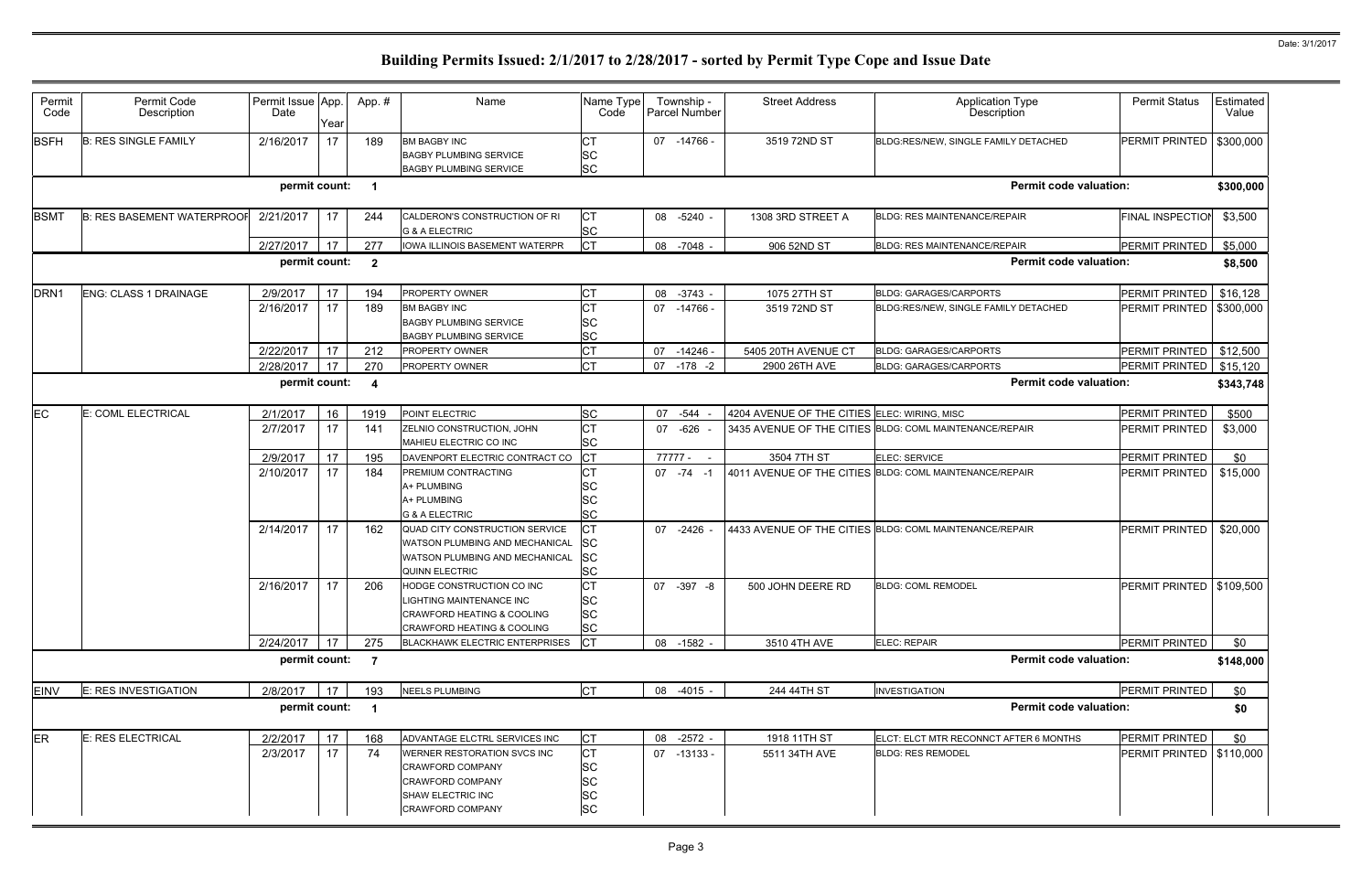| Permit<br>Code   | Permit Code<br>Description    | Permit Issue App.<br>Date | Year | App.#                   | Name                                            | Name Type<br>Code      | Township -<br><b>Parcel Number</b> | <b>Street Address</b>                                | <b>Application Type</b><br>Description | <b>Permit Status</b>       | Estimated<br>Value |
|------------------|-------------------------------|---------------------------|------|-------------------------|-------------------------------------------------|------------------------|------------------------------------|------------------------------------------------------|----------------------------------------|----------------------------|--------------------|
| ER               | E: RES ELECTRICAL             | 2/6/2017                  | 16   | 1143                    | <b>PROPERTY OWNER</b>                           | lСТ                    | 07<br>$-13304$                     | 3601 33RD AVE                                        | <b>BLDG: RES ADDITION</b>              | PERMIT PRINTED             | \$64,098           |
|                  |                               | 2/10/2017                 | 17   | 202                     | KOEHLER ELECTRIC INC. J W                       | <b>CT</b>              | $-9820$<br>07                      | 3815 15TH STREET D                                   | ELEC: SERVICE                          | <b>PERMIT PRINTED</b>      | \$0                |
|                  |                               | 2/13/2017                 | 17   | 104                     | COUSSENS INC, JD                                | <b>CT</b>              | 07 -14510 -                        | 3419 78TH STREET CT                                  | <b>BLDG: RES REMODEL</b>               | PERMIT PRINTED             | \$28,000           |
|                  |                               |                           |      |                         | PETERSEN PLUMBING AND HEATING                   | <b>SC</b>              |                                    |                                                      |                                        |                            |                    |
|                  |                               |                           |      |                         | PETERSEN PLUMBING AND HEATING                   | <b>SC</b>              |                                    |                                                      |                                        |                            |                    |
|                  |                               |                           |      |                         | <b>&amp; L ELECTRIC INC</b>                     | <b>SC</b>              |                                    |                                                      |                                        |                            |                    |
|                  |                               | 2/21/2017                 | 17   | 252                     | TRI-CITY ELECTRIC COMPANY                       | <b>CT</b>              | 07 -11470 -                        | 3524 60TH ST                                         | ELEC: WIRING, MISC                     | FINAL INSPECTION           | \$0                |
|                  |                               | 2/21/2017                 | 17   | 251                     | PIKUZA ELECTRIC INC                             | <b>CT</b>              | 08 -5734                           | 525 1/2 15TH ST                                      | ELEC: SERVICE                          | <b>FINAL INSPECTION</b>    | \$0                |
|                  |                               | 2/21/2017                 | 17   | 253                     | ADVANTAGE ELCTRL SERVICES INC                   | <b>CT</b>              | 08 -7137 -                         | 818 18TH AVE                                         | ELEC: WIRING, MISC                     | PERMIT PRINTED             | \$0                |
|                  |                               | 2/22/2017                 | 17   | 255                     | ADVANTAGE ELCTRL SERVICES INC                   | <b>CT</b>              | -78 -G<br>07                       | 3917 26TH AVE                                        | ELEC: REPAIR                           | PERMIT PRINTED             | \$0                |
|                  |                               | 2/22/2017                 | 17   | 254                     | <b>PROPERTY OWNER</b>                           | <b>CT</b>              | 08 -5170                           | 1141 14TH ST                                         | <b>BLDG: RES REMODEL</b>               | PERMIT PRINTED             | \$10,000           |
|                  |                               | 2/24/2017                 | 17   | 271                     | ELECTRIC DOCTOR SERVICE LLC                     | СT                     | 07<br>$-13344-$                    | 20 WILDWOOD DR                                       | ELEC: SERVICE                          | PERMIT PRINTED             | \$0                |
|                  |                               | 2/27/2017                 | 17   | 244                     | CALDERON'S CONSTRUCTION OF RI<br>G & A ELECTRIC | <b>CT</b><br><b>SC</b> | 08 -5240 -                         | 1308 3RD STREET A                                    | BLDG: RES MAINTENANCE/REPAIR           | FINAL INSPECTION           | \$3,500            |
|                  |                               | 2/28/2017                 | 17   | 270                     | <b>PROPERTY OWNER</b>                           | <b>CT</b>              | 07 -178 -2                         | 2900 26TH AVE                                        | <b>BLDG: GARAGES/CARPORTS</b>          | PERMIT PRINTED             | \$15,120           |
|                  |                               | 2/28/2017                 | 17   | 44                      | <b>HOME REMODELERS</b>                          | <b>CT</b>              | 08 -4181 -                         | 2322 18TH AVENUE A                                   | <b>BLDG: RES MAINTENANCE/REPAIR</b>    | <b>PERMIT PRINTED</b>      | \$11,000           |
|                  |                               |                           |      |                         | <b>J.L. BRADY COMPANY</b>                       | <b>SC</b>              |                                    |                                                      |                                        |                            |                    |
|                  |                               |                           |      |                         | J.L. BRADY COMPANY                              | <b>SC</b>              |                                    |                                                      |                                        |                            |                    |
|                  |                               |                           |      |                         | MAHIEU ELECTRIC CO INC                          | <b>SC</b>              |                                    |                                                      |                                        |                            |                    |
|                  |                               | 2/28/2017                 | 17   | 299                     | <b>FONSECA ELECTRIC</b>                         | <b>CT</b>              | 08 -813                            | 312 RAILROAD AVE                                     | ELEC: WIRING, MISC                     | FINAL INSPECTION           | \$0                |
|                  |                               | permit count:             |      | 15                      |                                                 |                        |                                    |                                                      | <b>Permit code valuation:</b>          |                            | \$241,718          |
| ERM <sub>6</sub> | E: RES ELCT MTR RECNCT (6 MO) | 2/16/2017                 | 17   | 223                     | THADDEUS H ELECTRIC INC                         | IСТ                    | 07 -6628 -                         | 3703 15TH AVE                                        | ELCT: ELCT MTR RECONNCT AFTER 6 MONTHS | PERMIT PRINTED             | \$0                |
|                  |                               | 2/16/2017                 | 17   | 224                     | THADDEUS H ELECTRIC INC                         | lст                    | 08 -7220                           | 426 54TH ST                                          | ELCT: ELCT MTR RECONNCT AFTER 6 MONTHS | PERMIT PRINTED             | \$0                |
|                  |                               | permit count:             |      | $\overline{\mathbf{2}}$ |                                                 |                        |                                    |                                                      | <b>Permit code valuation:</b>          |                            | \$0                |
| <b>EZC</b>       | E: EZ/COML, ELECTRICAL        | 2/9/2017                  | 16   | 1872                    | <b>RUSSELL CONSTRUCTION</b>                     | <b>CT</b>              | 08 -5430 -                         | 1209 4TH AVE                                         | BLDG:COML/NEW, HOTELS/MOTELS           | PERMIT PRINTED #########   |                    |
|                  |                               |                           |      |                         | <b>HORNBUCKLE HEATING &amp; AC</b>              | <b>SC</b>              |                                    |                                                      |                                        |                            |                    |
|                  |                               |                           |      |                         | TRI-CITY ELECTRIC COMPANY                       | <b>SC</b>              |                                    |                                                      |                                        |                            |                    |
|                  |                               | 2/14/2017                 | 15   | 2189                    | KLOSTERMAN CONSTRUCTION                         | <b>CT</b>              | 08 -5437 -1                        | 1522 RIVER DR                                        | <b>BLDG: COML REMODEL</b>              | PERMIT PRINTED             | \$79,000           |
|                  |                               |                           |      |                         | <b>RGS ELECTRIC COMPANY</b>                     | <b>SC</b>              |                                    |                                                      |                                        |                            |                    |
|                  |                               |                           |      |                         | <b>RGS ELECTRIC COMPANY</b>                     | <b>SC</b>              |                                    |                                                      |                                        |                            |                    |
|                  |                               |                           |      |                         | DAVISON ELECTRIC, LLC                           | <b>SC</b>              |                                    |                                                      |                                        |                            |                    |
|                  |                               | 2/28/2017                 | 17   | 292                     | ZELNIO CONSTRUCTION, JOHN                       | <b>CT</b>              | 08 -553 -2                         | 3301 4TH AVE                                         | <b>BLDG: COML MAINTENANCE/REPAIR</b>   | PERMIT PRINTED             | \$4,000            |
|                  |                               |                           |      |                         | MAHIEU ELECTRIC CO INC                          | <b>SC</b>              |                                    |                                                      |                                        |                            |                    |
|                  |                               | permit count:             |      | $\overline{\mathbf{3}}$ |                                                 |                        |                                    |                                                      | <b>Permit code valuation:</b>          |                            | \$9,325,100        |
| EZC <sub>2</sub> | ENG: EZ: : CLASS 2 DRAINAGE   | 2/7/2017                  | 17   | 183                     | PROPERTY OWNER                                  | IСТ                    | 08 -5427 -                         | 315 12TH ST                                          | <b>ENG: DRAINAGE PERMIT</b>            | PERMIT PRINTED             | \$0                |
|                  |                               |                           |      |                         | PROPERTY OWNER                                  | <b>SC</b>              |                                    |                                                      |                                        |                            |                    |
|                  |                               | permit count:             |      | $\blacksquare$          |                                                 |                        |                                    |                                                      | <b>Permit code valuation:</b>          |                            | \$0                |
| <b>MC</b>        | M: COML MECHANICAL            | 2/8/2017                  | 17   | 191                     | INS HEATING & AIR CONDITIONIN                   | <b>CT</b>              | 07 -14409                          | 800 42ND AVENUE DR                                   | HTG: ROOFTOP UNIT, INSTALL             | PERMIT PRINTED             | \$0                |
|                  |                               | 2/8/2017                  | 17   | 190                     | KLAUER HEATING & AC LTD                         | <b>CT</b>              | 08<br>-8270 -                      | 1727 6TH AVE                                         | HTG: OTHER, INSTALL/REPLACE            | PERMIT PRINTED             | \$0                |
|                  |                               | 2/15/2017                 | 17   | 174                     | <b>MBR INC</b>                                  | <b>SC</b>              | $-5681$<br>07                      | 4400 AVENUE OF THE CITIES HTG: ROOFTOP UNIT, REPLACE |                                        | PERMIT PRINTED             | \$0                |
|                  |                               | 2/17/2017                 | 17   | 206                     | HODGE CONSTRUCTION CO INC                       | Iст                    | 07<br>$-397 - 8$                   | 500 JOHN DEERE RD                                    | <b>BLDG: COML REMODEL</b>              | PERMIT PRINTED   \$109,500 |                    |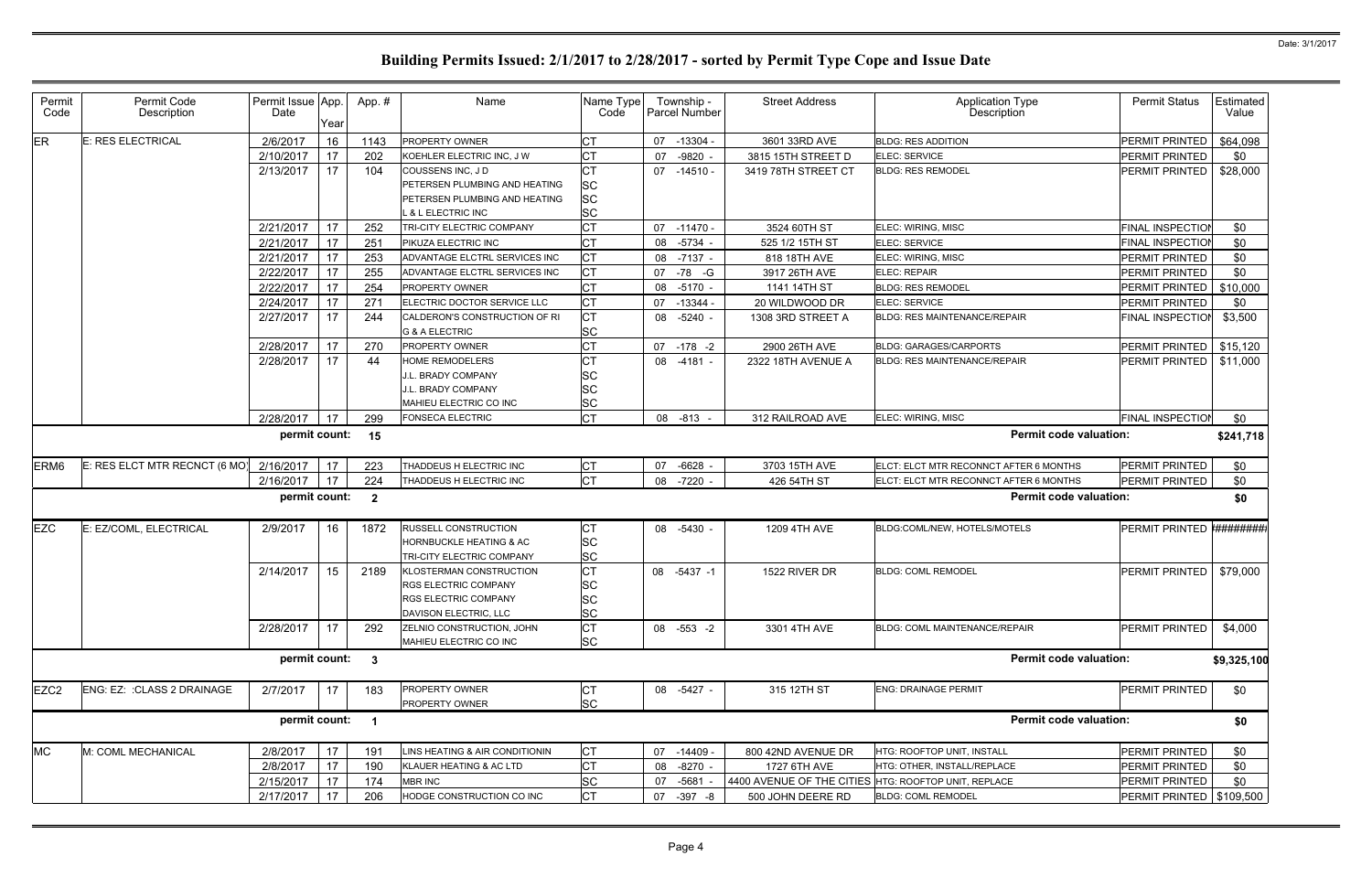| Permit<br>Code | Permit Code<br>Description | Permit Issue App.<br>Date | Year | App.# | Name                                                                                                                                                                                                                      | Name Type<br>Code                                                                       |    | Township -<br><b>Parcel Number</b> | <b>Street Address</b> | <b>Application Type</b><br>Description | <b>Permit Status</b>       | Estimated<br>Value |
|----------------|----------------------------|---------------------------|------|-------|---------------------------------------------------------------------------------------------------------------------------------------------------------------------------------------------------------------------------|-----------------------------------------------------------------------------------------|----|------------------------------------|-----------------------|----------------------------------------|----------------------------|--------------------|
| <b>MC</b>      | M: COML MECHANICAL         | 2/17/2017                 | 17   | 206   | IGHTING MAINTENANCE INC<br>CRAWFORD HEATING & COOLING<br>CRAWFORD HEATING & COOLING                                                                                                                                       | SC<br><b>SC</b><br><b>SC</b>                                                            |    | 07 -397 -8                         | 500 JOHN DEERE RD     | <b>BLDG: COML REMODEL</b>              | PERMIT PRINTED             | \$109,500          |
|                |                            | permit count: 4           |      |       |                                                                                                                                                                                                                           |                                                                                         |    |                                    |                       | <b>Permit code valuation:</b>          |                            | \$109,500          |
| <b>MEZR</b>    | M: EZ/RES, MECHANICAL      | 2/6/2017                  | 17   | 180   | J.L. BRADY COMPANY                                                                                                                                                                                                        | СT                                                                                      |    | 08 -8259 -                         | 421 19TH ST           | HTG: BOILER/FURNACE, REPLACE           | PERMIT PRINTED             | \$0                |
|                |                            | 2/22/2017                 | 17   | 256   | <b>GABRILSON HEATING &amp; AC</b>                                                                                                                                                                                         | СT                                                                                      | 08 | -564 -                             | 4412 RIVER DR         | HTG: BOILER/FURNACE, REPLACE           | PERMIT PRINTED             | \$0                |
|                |                            | 2/27/2017                 | 16   | 1451  | HABITAT FOR HUMANITY-QC<br>KOEHLER ELECTRIC INC, J W<br>RIVER BEND PLUMBING SERVICES L<br>RIVER BEND PLUMBING SERVICES L<br>RIVER BEND PLUMBING SERVICES L<br>GABRILSON HEATING & AC<br><b>GABRILSON HEATING &amp; AC</b> | <b>CT</b><br><b>SC</b><br><b>SC</b><br><b>SC</b><br><b>SC</b><br><b>SC</b><br><b>SC</b> |    | 08 -1027 -                         | 518 4TH AVE           | BLDG:RES/NEW, SINGLE FAMILY DETACHED   | PERMIT PRINTED             | \$88,700           |
|                |                            | permit count: 3           |      |       |                                                                                                                                                                                                                           |                                                                                         |    |                                    |                       | <b>Permit code valuation:</b>          |                            | \$88,700           |
| <b>MR</b>      | M: RES MECHANICAL          | 2/2/2017                  | 17   | 166   | ADVANCED MECH. & GEOTHERMAL                                                                                                                                                                                               | СT                                                                                      |    | 08 -2572 -                         | 1918 11TH ST          | HTG: CHIMNEY, INSTALL                  | <b>FINAL INSPECTION</b>    | \$0                |
|                |                            | 2/3/2017                  | 17   | 171   | KLAUER HEATING & AC LTD                                                                                                                                                                                                   | <b>CT</b>                                                                               | 07 | $-10723 -$                         | 3437 52ND ST          | HTG: BOILER/FURNACE, REPLACE           | FINAL INSPECTIOI           | \$0                |
|                |                            | 2/3/2017                  | 17   | 170   | CRAWFORD HEATING & COOLING                                                                                                                                                                                                | <b>CT</b>                                                                               | 08 | -4096                              | 811 15TH STREET B     | HTG: BOILER/FURNACE, REPLACE           | FINAL INSPECTION           | \$0                |
|                |                            | 2/3/2017                  | 17   | 172   | ADVANCED MECH. & GEOTHERMAL                                                                                                                                                                                               | <b>CT</b>                                                                               | 08 | -6853                              | 2404 15TH ST          | HTG: CHIMNEY, INSTALL                  | PERMIT PRINTED             | \$0                |
|                |                            | 2/6/2017                  | 17   | 179   | J.L. BRADY COMPANY                                                                                                                                                                                                        | <b>CT</b>                                                                               | 07 | $-10234$                           | 1911 48TH STREET PL   | HTG: BOILER/FURNACE, REPLACE           | FINAL INSPECTION           | \$0                |
|                |                            | 2/6/2017                  | 16   | 1143  | PROPERTY OWNER                                                                                                                                                                                                            | <b>CT</b>                                                                               | 07 | $-13304$                           | 3601 33RD AVE         | <b>BLDG: RES ADDITION</b>              | PERMIT PRINTED             | \$64,098           |
|                |                            | 2/6/2017                  | 17   | 177   | J.L. BRADY COMPANY                                                                                                                                                                                                        | СT                                                                                      | 07 | $-1456 - 1$                        | 2409 32ND ST          | HTG: BOILER/FURNACE, REPLACE           | FINAL INSPECTION           | \$0                |
|                |                            | 2/6/2017                  | 17   | 178   | <b>HORNBUCKLE HEATING &amp; AC</b>                                                                                                                                                                                        | СT                                                                                      | 07 | $-8593$                            | 2212 37TH ST          | HTG: BOILER/FURNACE, REPLACE           | PERMIT PRINTED             | \$0                |
|                |                            | 2/6/2017                  | 17   | 176   | J.L. BRADY COMPANY                                                                                                                                                                                                        | <b>CT</b>                                                                               | 08 | $-4807 -1$                         | 1121 11TH ST          | HTG: BOILER/FURNACE, REPLACE           | PERMIT PRINTED             | \$0                |
|                |                            | 2/6/2017                  | 17   | 175   | <b>GABRILSON HEATING &amp; AC</b>                                                                                                                                                                                         | СT                                                                                      | 08 | -6163 -                            | 1412 26TH AVE         | HTG: BOILER/FURNACE, REPLACE           | <b>FINAL INSPECTION</b>    | \$0                |
|                |                            | 2/10/2017                 | 17   | 205   | KLAUER HEATING & AC LTD                                                                                                                                                                                                   | <b>CT</b>                                                                               | 08 | $-6120 - 39$                       | 528 28TH AVE          | HTG: BOILER/FURNACE, REPLACE           | FINAL INSPECTIOI           | \$0                |
|                |                            | 2/13/2017                 | 17   | 207   | <b>FREED HEATING &amp; AC</b>                                                                                                                                                                                             | <b>CT</b>                                                                               | 07 | $-8082 -$                          | 2656 35TH ST          | HTG: BOILER/FURNACE, REPLACE           | PERMIT PRINTED             | \$0                |
|                |                            | 2/14/2017                 | 17   | 214   | BORNHOEFT HEATING & AC                                                                                                                                                                                                    | <b>CT</b>                                                                               | 07 | $-14342 - 7$                       | 1635 53RD ST          | HTG: BOILER/FURNACE, REPLACE           | <b>FINAL INSPECTION</b>    | \$0                |
|                |                            | 2/14/2017                 | 17   | 216   | <b>HEATCO SERVICE COMPANY</b>                                                                                                                                                                                             | <b>CT</b>                                                                               | 08 | $-2143 -$                          | 422 38TH ST           | HTG: BOILER/FURNACE, REPLACE           | FINAL INSPECTION           | \$0                |
|                |                            | 2/16/2017                 | 17   | 229   | KALE HEATING & AC                                                                                                                                                                                                         | <b>CT</b>                                                                               |    | 07 -8239 -                         | 1826 45TH ST          | HTG: FURNACE/AC, REPLACE               | FINAL INSPECTION           | \$0                |
|                |                            | 2/16/2017                 | 17   | 226   | <b>FREED HEATING &amp; AC</b>                                                                                                                                                                                             | <b>CT</b>                                                                               |    | 08 -6677 -                         | 2948 11TH AVENUE C    | HTG: BOILER/FURNACE, REPLACE           | PERMIT PRINTED             | \$0                |
|                |                            | 2/17/2017                 | 17   | 238   | J.L. BRADY COMPANY                                                                                                                                                                                                        | СT                                                                                      |    | 07 -13338 -                        | 6 VELIE DR            | HTG: BOILER/FURNACE, REPLACE           | <b>FINAL INSPECTION</b>    | \$0                |
|                |                            | 2/17/2017                 | 17   | 237   | J.L. BRADY COMPANY                                                                                                                                                                                                        | <b>CT</b>                                                                               |    | 07 -212 -A                         | 4112 33RD AVE         | HTG: BOILER/FURNACE, REPLACE           | FINAL INSPECTION           | \$0                |
|                |                            | 2/17/2017                 | 17   | 236   | ERICKSON PLUMBING & HTG INC                                                                                                                                                                                               | СT                                                                                      |    | 08 -2970 -                         | 2330 5TH AVE          | HTG: BOILER/FURNACE, REPLACE           | <b>FINAL INSPECTION</b>    | \$0                |
|                |                            | 2/22/2017                 | 17   | 258   | KALE HEATING & AC                                                                                                                                                                                                         | <b>CT</b>                                                                               |    | 07 -13496 -                        | 4216 22ND AVE         | HTG: BOILER/FURNACE, REPLACE           | PERMIT PRINTED             | \$0                |
|                |                            | 2/22/2017                 | 17   | 257   | KALE HEATING & AC                                                                                                                                                                                                         | <b>CT</b>                                                                               |    | 07 -13496 -                        | 4264 22ND AVE         | HTG: BOILER/FURNACE, REPLACE           | PERMIT PRINTED             | \$0                |
|                |                            | 2/22/2017                 | 17   | 260   | FREED HEATING & AC                                                                                                                                                                                                        | <b>CT</b>                                                                               |    | 07 -2011 -                         | 2330 30TH ST          | HTG: BOILER/FURNACE, REPLACE           | FINAL INSPECTION           | \$0                |
|                |                            | 2/22/2017                 | 17   | 259   | FREED HEATING & AC                                                                                                                                                                                                        | <b>CT</b>                                                                               |    | 08 -4170 -                         | 502 21ST AVE          | HTG: BOILER/FURNACE, REPLACE           | FINAL INSPECTION           | <b>\$0</b>         |
|                |                            | 2/23/2017                 | 17   | 74    | WERNER RESTORATION SVCS INC<br>CRAWFORD COMPANY<br>CRAWFORD COMPANY<br>SHAW ELECTRIC INC<br>CRAWFORD COMPANY                                                                                                              | СT<br>SC<br>SC<br>SC<br><b>SC</b>                                                       |    | 07 -13133 -                        | 5511 34TH AVE         | <b>BLDG: RES REMODEL</b>               | PERMIT PRINTED   \$110,000 |                    |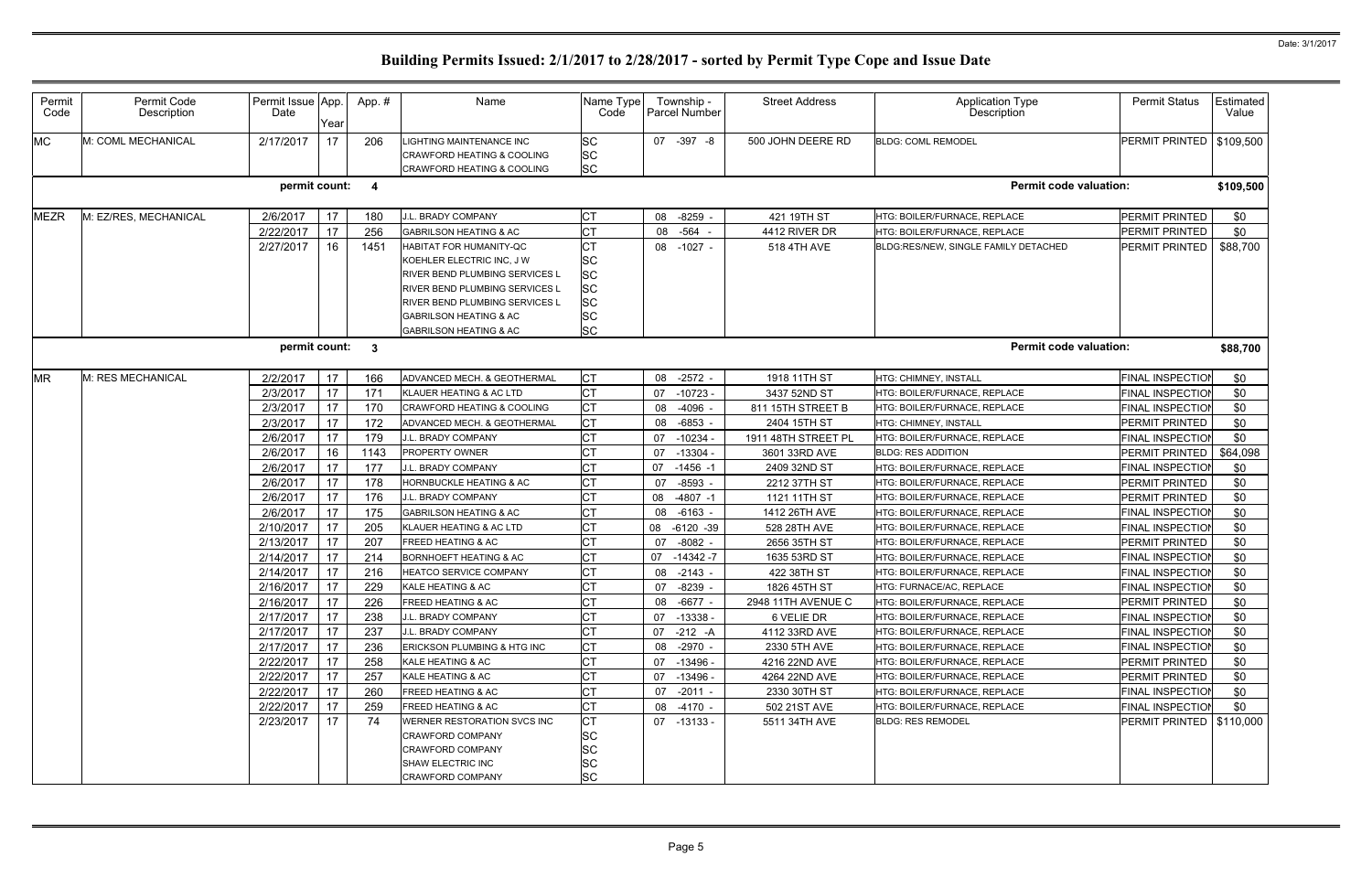| Permit<br>Code   | Permit Code<br>Description   | Permit Issue App.<br>Date | Year     | App.#                   | Name                                                                                                                            | Name Type<br>Code                                             | Township -<br>Parcel Number | <b>Street Address</b>                        | Application Type<br>Description                                                 | <b>Permit Status</b>                               | Estimated<br>Value |
|------------------|------------------------------|---------------------------|----------|-------------------------|---------------------------------------------------------------------------------------------------------------------------------|---------------------------------------------------------------|-----------------------------|----------------------------------------------|---------------------------------------------------------------------------------|----------------------------------------------------|--------------------|
|                  |                              | permit count:             |          | 24                      |                                                                                                                                 |                                                               |                             |                                              | <b>Permit code valuation:</b>                                                   |                                                    | \$174,098          |
| PC               | P: COML PLUMBING             | 2/7/2017                  | 17       | 162                     | QUAD CITY CONSTRUCTION SERVICE<br>WATSON PLUMBING AND MECHANICAL<br>WATSON PLUMBING AND MECHANICAL<br><b>QUINN ELECTRIC</b>     | IСТ<br><b>SC</b><br><b>SC</b><br><b>SC</b>                    | 07 -2426                    |                                              | 4433 AVENUE OF THE CITIES BLDG: COML MAINTENANCE/REPAIR                         | <b>FINAL INSPECTION</b>                            | \$20,000           |
|                  |                              | 2/7/2017                  | 17       | 184                     | PREMIUM CONTRACTING<br>A+ PLUMBING<br>A+ PLUMBING<br><b>G &amp; A ELECTRIC</b>                                                  | <b>CT</b><br><b>SC</b><br><b>SC</b><br><b>SC</b>              | $07 - 74 - 1$               |                                              | 4011 AVENUE OF THE CITIES BLDG: COML MAINTENANCE/REPAIR                         | PERMIT PRINTED                                     | \$15,000           |
|                  |                              | 2/13/2017                 | 16       | 2791                    | RYAN COMPANIES US INC<br>KOEHLER ELECTRIC INC, J W<br>CRAWFORD HEATING & COOLING<br>CRAWFORD COMPANY<br><b>CRAWFORD COMPANY</b> | <b>CT</b><br><b>SC</b><br><b>SC</b><br><b>SC</b><br><b>SC</b> | 07 -13987 -                 | 1100 36TH AVE                                | BLDG:COML/NEW, OFFICES/BANKS/PROFESSIONAL                                       | PERMIT PRINTED <b>*#########</b>                   |                    |
|                  |                              | 2/24/2017                 | 17       | 225                     | HODGE CONSTRUCTION CO INC<br><b>CRAWFORD COMPANY</b><br><b>CRAWFORD COMPANY</b>                                                 | <b>CT</b><br><b>SC</b><br><b>SC</b>                           | 08 -6935                    | 1631 AVENUE OF THE CITIES BLDG: COML REMODEL |                                                                                 | PERMIT PRINTED                                     | \$38,500           |
|                  |                              | permit count:             |          | $\overline{4}$          |                                                                                                                                 |                                                               |                             |                                              | <b>Permit code valuation:</b>                                                   |                                                    | \$3,132,635        |
| PCR <sub>6</sub> | P: RES GAS MTR RECONCT (6 MO | 2/10/2017<br>2/10/2017    | 17<br>17 | 203<br>204              | <b>BITLER HEATING</b><br><b>BITLER HEATING</b>                                                                                  | <b>CT</b>                                                     | 07 -6628<br>08 -7220 -      | 3703 15TH AVE<br>426 54TH ST                 | HTG: GAS MTR RECONNECT AFTER 6 MONTHS<br>HTG: GAS MTR RECONNECT AFTER 6 MONTHS  | <b>FINAL INSPECTION</b><br><b>FINAL INSPECTION</b> | \$0<br>\$0         |
|                  |                              | 2/14/2017<br>2/17/2017    | 17<br>17 | 215<br>234              | HEATCO SERVICE COMPANY<br><b>BLONDELL PLUMBING SERVICES</b>                                                                     | <b>CT</b><br><b>CT</b>                                        | 08 -7571 -<br>08 -8695      | 223 48TH ST<br>730 22ND AVENUE CT            | HTG: GAS MTR RECONNECT AFTER 6 MONTHS<br>PLBG: GAS MTR RECONNECT AFTER 6 MONTHS | <b>FINAL INSPECTION</b><br><b>FINAL INSPECTIOI</b> | \$0<br>\$0         |
|                  |                              | permit count:             |          | $\overline{\mathbf{4}}$ |                                                                                                                                 |                                                               |                             |                                              | <b>Permit code valuation:</b>                                                   |                                                    | \$0                |
| <b>PCRZ</b>      | P: COML RPZ                  | 2/27/2017                 | 17       | 288                     | PETERSEN PLUMBING AND HEATING                                                                                                   | $ _{\rm CT}$                                                  | 07 -14854 -                 | 4370 7TH ST                                  | PLBG: IRRIGATION                                                                | PERMIT PRINTED                                     | \$0                |
|                  |                              | permit count:             |          | - 1                     |                                                                                                                                 |                                                               |                             |                                              | <b>Permit code valuation:</b>                                                   |                                                    | \$0                |
| <b>PCTY</b>      | P: IN-HOUSE PLBG REPAIRS     | 2/6/2017                  | 17       | 173                     | HOMETOWN PLUMBING AND HEATING                                                                                                   | IСТ                                                           | 07<br>-425 -D               | 1150 41ST ST                                 | PLBG: IN-HOUSE REPAIRS                                                          | PERMIT PRINTED                                     | \$0                |
|                  |                              | 2/7/2017                  | 17       | 182                     | <b>CRAWFORD COMPANY</b>                                                                                                         | СT                                                            | 07 -397 -8                  | 600 JOHN DEERE RD                            | PLBG: IN-HOUSE REPAIRS                                                          | PERMIT PRINTED                                     | \$0                |
|                  |                              | 2/22/2017                 | 17       | 262                     | <b>CRAWFORD COMPANY</b>                                                                                                         | <b>CT</b>                                                     | 07 -7821 -                  | 3201 26TH AVENUE CT                          | PLBG: IN-HOUSE REPAIRS                                                          | PERMIT PRINTED                                     | \$0                |
|                  |                              | permit count:             |          | $\overline{\mathbf{3}}$ |                                                                                                                                 |                                                               |                             |                                              | <b>Permit code valuation:</b>                                                   |                                                    | \$0                |
| <b>PEZC</b>      | P: EZ/COML, PLUMBING         | 2/16/2017                 | 17       | 231                     | <b>TOTAL MAINTENANCE INC</b>                                                                                                    | <b>CT</b>                                                     | 07 -347 -A                  | 4500 16TH ST                                 | PLBG: SEWER REPAIR                                                              | <b>FINAL INSPECTION</b>                            | \$0                |
|                  |                              | permit count:             |          | $\overline{\mathbf{1}}$ |                                                                                                                                 |                                                               |                             |                                              | <b>Permit code valuation:</b>                                                   |                                                    | \$0                |
| <b>PR</b>        | P: RES PLUMBING              | 2/1/2017                  | 17       | 104                     | COUSSENS INC, JD<br>PETERSEN PLUMBING AND HEATING<br>PETERSEN PLUMBING AND HEATING<br>. & L ELECTRIC INC                        | СT<br><b>SC</b><br><b>SC</b><br><b>SC</b>                     | 07 -14510 -                 | 3419 78TH STREET CT                          | <b>BLDG: RES REMODEL</b>                                                        | PERMIT PRINTED                                     | \$28,000           |
|                  |                              | 2/3/2017                  | 17       | 74                      | WERNER RESTORATION SVCS INC<br>CRAWFORD COMPANY<br><b>CRAWFORD COMPANY</b><br>SHAW ELECTRIC INC                                 | <b>CT</b><br><b>SC</b><br><b>SC</b><br><b>SC</b>              | 07 -13133 -                 | 5511 34TH AVE                                | <b>BLDG: RES REMODEL</b>                                                        | PERMIT PRINTED   \$110,000                         |                    |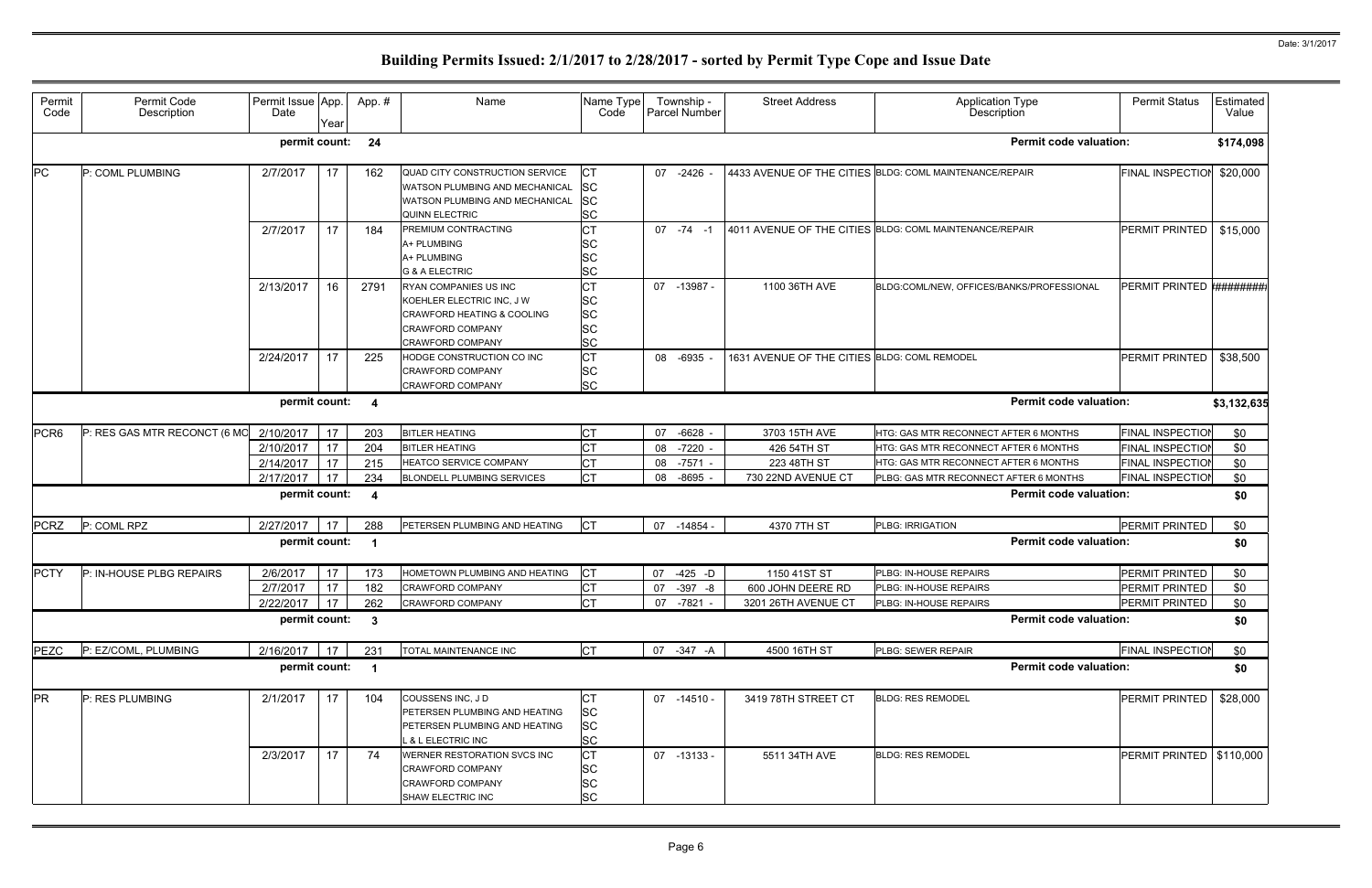| Permit<br>Code | Permit Code<br>Description | Permit Issue App.<br>Date | Year | App.#                   | Name                                                                                  | Name Type<br>Code             |    | Township -<br>Parcel Number | <b>Street Address</b> | Application Type<br>Description              | <b>Permit Status</b>       | Estimated<br>Value |
|----------------|----------------------------|---------------------------|------|-------------------------|---------------------------------------------------------------------------------------|-------------------------------|----|-----------------------------|-----------------------|----------------------------------------------|----------------------------|--------------------|
| PR             | P: RES PLUMBING            | 2/3/2017                  | 17   | 74                      | <b>CRAWFORD COMPANY</b>                                                               | <b>SC</b>                     | 07 | $-13133 -$                  | 5511 34TH AVE         | <b>BLDG: RES REMODEL</b>                     | PERMIT PRINTED   \$110,000 |                    |
|                |                            | 2/8/2017                  | 17   | 192                     | <b>NEELS PLUMBING</b>                                                                 | <b>CT</b>                     | 07 | $-6278$                     | 2416 47TH ST          | PLBG: SEWER SERVICE REPLACEMENT              | FINAL INSPECTION           | \$0                |
|                |                            | 2/9/2017                  | 17   | 196                     | <b>BLONDELL PLUMBING SERVICES</b>                                                     | <b>CT</b>                     | 08 | $-2540 - B$                 | 1314 19TH AVE         | PLBG: SEWER REPAIR                           | PERMIT PRINTED             | \$0                |
|                |                            | 2/9/2017                  | 17   | 197                     | <b>BLONDELL PLUMBING SERVICES</b>                                                     | <b>CT</b>                     | 08 | $-7604$                     | 1704 17TH AVE         | PLBG: SEWER REPAIR                           | PERMIT PRINTED             | \$0                |
|                |                            | 2/15/2017                 | 17   | 220                     | LENNY DESANTIAGO PLUMBING                                                             | <b>CT</b>                     | 08 | $-8006$                     | 1310 12TH ST          | PLBG: WATER SERVICE REPLACEMENT              | FINAL INSPECTION           | \$0                |
|                |                            | 2/21/2017                 | 16   | 2828                    | HAZELWOOD HOMES INC<br><b>DEMARLIE MAINTENANCE</b><br><b>DEMARLIE MAINTENANCE</b>     | <b>CT</b><br><b>SC</b><br>SC  |    | 08 -9236 -                  | 2704 11TH STREET CT   | BLDG:RES/NEW, SINGLE FAMILY ATTD (TOWNHOUSE) | PERMIT PRINTED   \$404,000 |                    |
|                |                            | 2/22/2017                 | 17   | 242                     | <b>BLACKHAWK BUILDERS</b><br>J.L. BRADY COMPANY<br>J.L. BRADY COMPANY                 | <b>CT</b><br>ΙSC<br><b>SC</b> |    | 07 -13379 -                 | 7 WILDERNESS CT       | <b>BLDG: RES MAINTENANCE/REPAIR</b>          | PERMIT PRINTED             | \$17,000           |
|                |                            | 2/22/2017                 | 17   | 189                     | <b>BM BAGBY INC</b><br><b>BAGBY PLUMBING SERVICE</b><br><b>BAGBY PLUMBING SERVICE</b> | <b>CT</b><br>SC<br><b>SC</b>  |    | 07 -14766 -                 | 3519 72ND ST          | BLDG:RES/NEW, SINGLE FAMILY DETACHED         | PERMIT PRINTED   \$300,000 |                    |
|                |                            | 2/27/2017                 | 17   | 287                     | <b>CJ NOW</b>                                                                         | <b>CT</b>                     | 07 | $-896 -$                    | 2902 44TH ST          | PLBG: SEWER REPAIR                           | <b>FINAL INSPECTION</b>    | \$0                |
|                |                            | 2/27/2017                 | 17   | 286                     | <b>BLONDELL PLUMBING SERVICES</b>                                                     | <b>CT</b>                     | 08 | -64<br>$\sim$               | 1954 12TH AVE         | PLBG: SEWER REPAIR                           | PERMIT PRINTED             | \$0                |
|                |                            | 2/28/2017                 | 17   | 298                     | TAPPENDORF PLUMBING AND HEATIN                                                        | $ _{CT}$                      |    | 08 -7868                    | 1919 16TH ST          | PLBG: SEWER REPAIR                           | <b>FINAL INSPECTION</b>    | \$0                |
|                |                            | permit count:             |      | 12                      |                                                                                       |                               |    |                             |                       | <b>Permit code valuation:</b>                |                            | \$859,000          |
| PRI            | P: RES PLBG INVESTIGATION  | 2/8/2017                  | 17   | 188                     | <b>NEELS PLUMBING</b>                                                                 | <b>CT</b>                     | 07 | $-6278$                     | 2416 47TH ST          | <b>INVESTIGATION</b>                         | PERMIT PRINTED             | \$0                |
|                |                            | 2/14/2017                 | 17   | 217                     | LENNY DESANTIAGO PLUMBING                                                             | <b>CT</b>                     | 08 | $-8006$                     | 1310 12TH ST          | <b>INVESTIGATION</b>                         | PERMIT PRINTED             | \$0                |
|                |                            | 2/16/2017                 | 17   | 228                     | LENNY DESANTIAGO PLUMBING                                                             | <b>CT</b>                     | 08 | $-9130 -$                   | 3117 4TH ST           | <b>INVESTIGATION</b>                         | PERMIT PRINTED             | \$0                |
|                |                            | permit count:             |      | $\overline{\mathbf{3}}$ |                                                                                       |                               |    |                             |                       | <b>Permit code valuation:</b>                |                            | \$0                |
| PRWH           | P: RES WATER HEATER        | 2/1/2017                  | 17   | 157                     | <b>ERICKSON PLUMBING</b>                                                              | IСТ                           | 08 | $-8606 -$                   | 3524 9TH AVENUE CT    | PLBG: WATER HEATER                           | PERMIT PRINTED             | \$0                |
|                |                            | 2/9/2017                  | 17   | 198                     | BLONDELL PLUMBING SERVICES                                                            | <b>CT</b>                     | 08 | -7554                       | 2109 16TH ST          | PLBG: WATER HEATER                           | <b>FINAL INSPECTION</b>    | \$0                |
|                |                            | 2/15/2017                 | 17   | 218                     | TOTAL MAINTENANCE INC                                                                 | <b>CT</b>                     | 08 | $-393 -$                    | 1110 17TH ST          | PLBG: WATER HEATER                           | <b>FINAL INSPECTION</b>    | \$0                |
|                |                            | 2/16/2017                 | 17   | 230                     | ALL ACTION PLUMBING                                                                   | <b>CT</b>                     | 08 | -6499                       | 5340 7TH AVE          | PLBG: WATER HEATER                           | <b>FINAL INSPECTION</b>    | \$0                |
|                |                            | 2/17/2017                 | 17   | 235                     | LENNY DESANTIAGO PLUMBING                                                             | <b>CT</b>                     | 08 | $-9130 -$                   | 3117 4TH ST           | PLBG: WATER HEATER                           | <b>FINAL INSPECTION</b>    | \$0                |
|                |                            | 2/23/2017                 | 17   | 269                     | <b>ERICKSON PLUMBING</b>                                                              | <b>CT</b>                     | 08 | $-7342 -$                   | 611 22ND AVE          | PLBG: WATER HEATER                           | PERMIT PRINTED             | \$0                |
|                |                            | 2/27/2017                 | 17   | 285                     | BLONDELL PLUMBING SERVICES                                                            | Iст                           |    | 07 -10721 -                 | 3429 52ND ST          | PLBG: WATER HEATER                           | FINAL INSPECTION           | \$0                |
|                |                            | 2/27/2017                 | 17   | 283                     | <b>BLONDELL PLUMBING SERVICES</b>                                                     | СT                            |    | 07 -11614 -                 | 3518 36TH ST          | PLBG: WATER HEATER                           | PERMIT PRINTED             | \$0                |
|                |                            | 2/27/2017                 | 17   | 291                     | <b>ERICKSON PLUMBING</b>                                                              | <b>CT</b>                     |    | 07 -13184 -22               | 5815 36TH AVENUE CT   | PLBG: WATER HEATER                           | PERMIT PRINTED             | \$0                |
|                |                            | 2/27/2017                 | 17   | 282                     | <b>BLONDELL PLUMBING SERVICES</b>                                                     | СT                            | 07 | -14502 -                    | 3409 77TH STREET CT   | PLBG: WATER HEATER                           | PERMIT PRINTED             | \$0                |
|                |                            | 2/27/2017                 | 17   | 290                     | TOTAL MAINTENANCE INC                                                                 | <b>CT</b>                     |    | 08 -482 -1                  | 840 47TH ST           | PLBG: WATER HEATER                           | <b>FINAL INSPECTION</b>    | \$0                |
|                |                            | 2/27/2017                 | 17   | 289                     | PETERSEN PLUMBING AND HEATING                                                         | <b>CT</b>                     |    | 08 -5680 -                  | 1874 22ND AVE         | PLBG: WATER HEATER                           | PERMIT PRINTED             | \$0                |
|                |                            | 2/27/2017                 | 17   | 284                     | <b>BLONDELL PLUMBING SERVICES</b>                                                     | <b>CT</b>                     |    | 08 -7699 -                  | 1623 12TH ST          | PLBG: WATER HEATER                           | PERMIT PRINTED             | \$0                |
|                |                            | 2/27/2017                 | 17   | 280                     | <b>BLONDELL PLUMBING SERVICES</b>                                                     | <b>CT</b>                     |    | 08 -7706 -                  | 1030 16TH AVE         | PLBG: WATER HEATER                           | <b>FINAL INSPECTION</b>    | \$0                |
|                |                            | 2/27/2017                 | 17   | 281                     | <b>BLONDELL PLUMBING SERVICES</b>                                                     | <b>CT</b>                     |    | 08 -8357 -                  | 2017 3RD ST           | PLBG: WATER HEATER                           | <b>FINAL INSPECTION</b>    | \$0                |
|                |                            | 2/27/2017                 | 17   | 279                     | <b>BLONDELL PLUMBING SERVICES</b>                                                     | <b>CT</b>                     |    | 08 -8708 -                  | 4606 8TH AVE          | PLBG: WATER HEATER                           | PERMIT PRINTED             | \$0                |
|                |                            | permit count: 16          |      |                         |                                                                                       |                               |    |                             |                       | <b>Permit code valuation:</b>                |                            | \$0                |
| <b>SIGN</b>    | <b>B: SIGN</b>             | 2/14/2017                 | 17   | 211                     | LANGE SIGN GROUP                                                                      | <b>CT</b>                     |    | 07 -12879 -1                | 4107 44TH AVE         | <b>BLDG: SIGN</b>                            | PERMIT PRINTED             | \$7,242            |
|                |                            | permit count:             |      | $\overline{\mathbf{1}}$ |                                                                                       |                               |    |                             |                       | <b>Permit code valuation:</b>                |                            | \$7,242            |